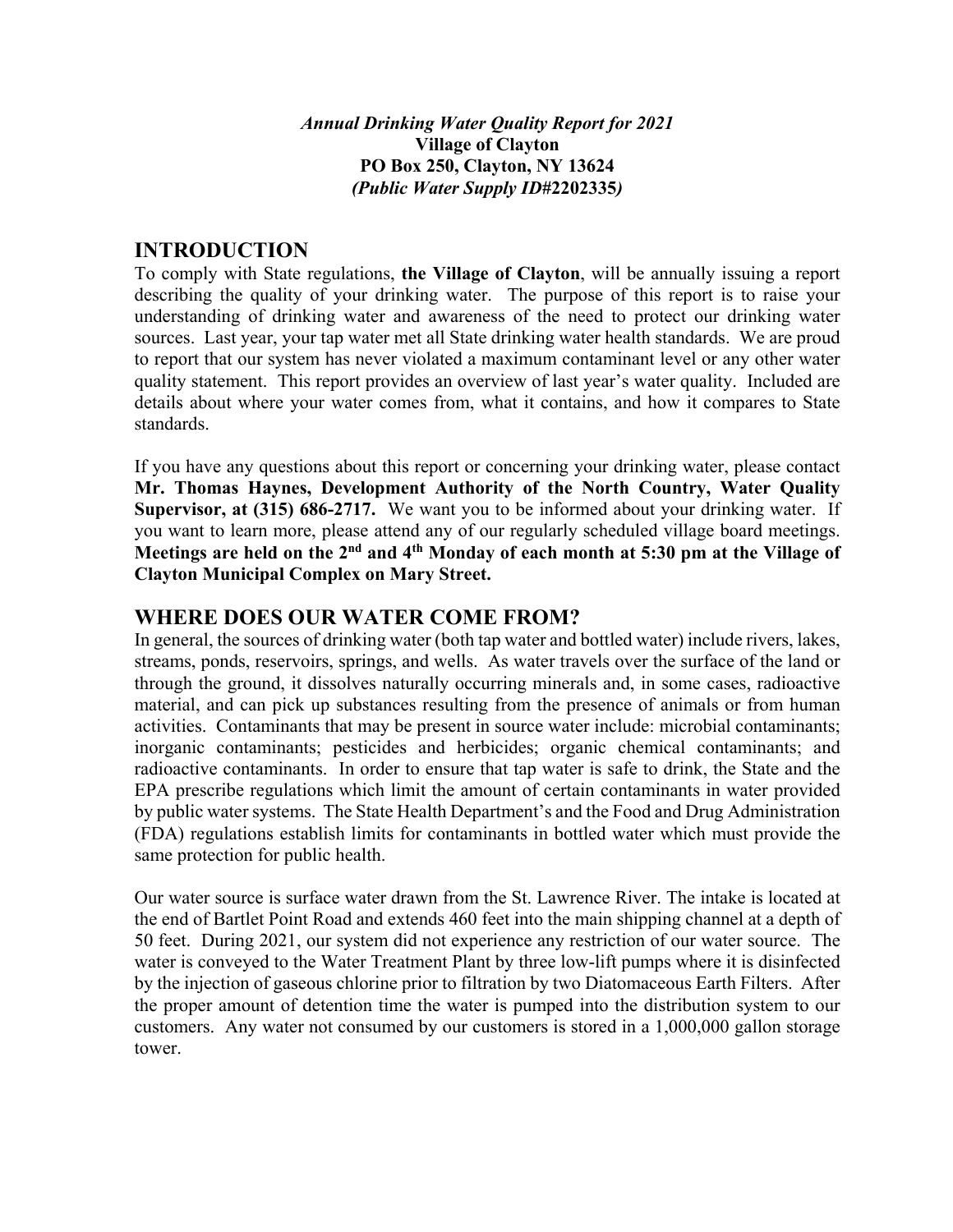## **SOURCE WATER ASSESSMENT SUMMARY**

The Great Lakes watershed is exceptionally large and too big for a detailed evaluation in the Source Water Assessment Program (SWAP). General drinking water concerns for public water supplies which use these sources include: storm generated turbidity, wastewater, toxic sediments, shipping related spills, and problems associated with exotic species (e.g. zebra mussels- intake clogging and taste and odor problems). The summary below is based on the analysis of the contaminant inventory compiled for the drainage area deemed most likely to impact drinking water quality at the Public Water System (PWS ) intake.

The assessment found a moderate susceptibility to contamination for this source of drinking water. The amount of agricultural lands in the assessment area results in medium potential for microbial and Disinfection By-Product (DBP) precursors contamination. There is also a moderate density of sanitary wastewater discharges which results in elevated susceptibility for nearly all contaminant categories. There is also noteworthy contamination susceptibility associated with other discrete contaminant sources which includes erosion of natural deposits. A copy of the assessment can be obtained by contacting the supplier of water.

### **FACTS AND FIGURES**

Our water system serves a population of 2,079 through 1,019 metered service connections. The total amount of water produced in 2021 was 63.64 million gallons. The daily average of water treated and pumped into the distribution system was 174,356 gallons per day. Our highest single day was 357,000 gallons. The amount of water delivered to customers was 51.66 million gallons. This leaves an unaccounted for total of 11.98 million gallons. This water was used to flush mains, back wash filters, fight fires and leakage which accounts for the 18.8% of the total amount produced. In 2021, water customers inside the Village and Bartlett Point Water District were charged a fixed rate per equivalent dwelling unit (EDU) of \$315.00 per year plus a variable consumption of \$4.00 per 1,000 gallons. While consumers outside of the Village were charged a fixed rate per EDU of \$393.75 per year plus a variable consumption of \$5.00 per 1,000 gallons.

## **ARE THERE CONTAMINANTS IN OUR DRINKING WATER?**

As the State regulations require, we routinely test your drinking water for numerous contaminants. These contaminants include: total coliform, turbidity, inorganic compounds, nitrate, nitrite, lead and copper, volatile organic compounds, total trihalomethanes (TTHM), haloacetic acids (HAA5), chlorine and synthetic organic compounds. The table presented below depicts which compounds were detected in your drinking water. The State allows us to test for some contaminants less than once per year because the concentrations of these contaminants do not change frequently. Some of our data, though representative, are more than one year old.

It should be noted that all drinking water, including bottled drinking water, may be reasonably expected to contain at least small amounts of some contaminants. The presence of contaminants does not necessarily indicate that water poses a health risk. More information about contaminants and potential health effects can be obtained by calling the Environmental Protection Agency's (EPA) Safe Drinking Water Hotline (800-426-4791) or the New York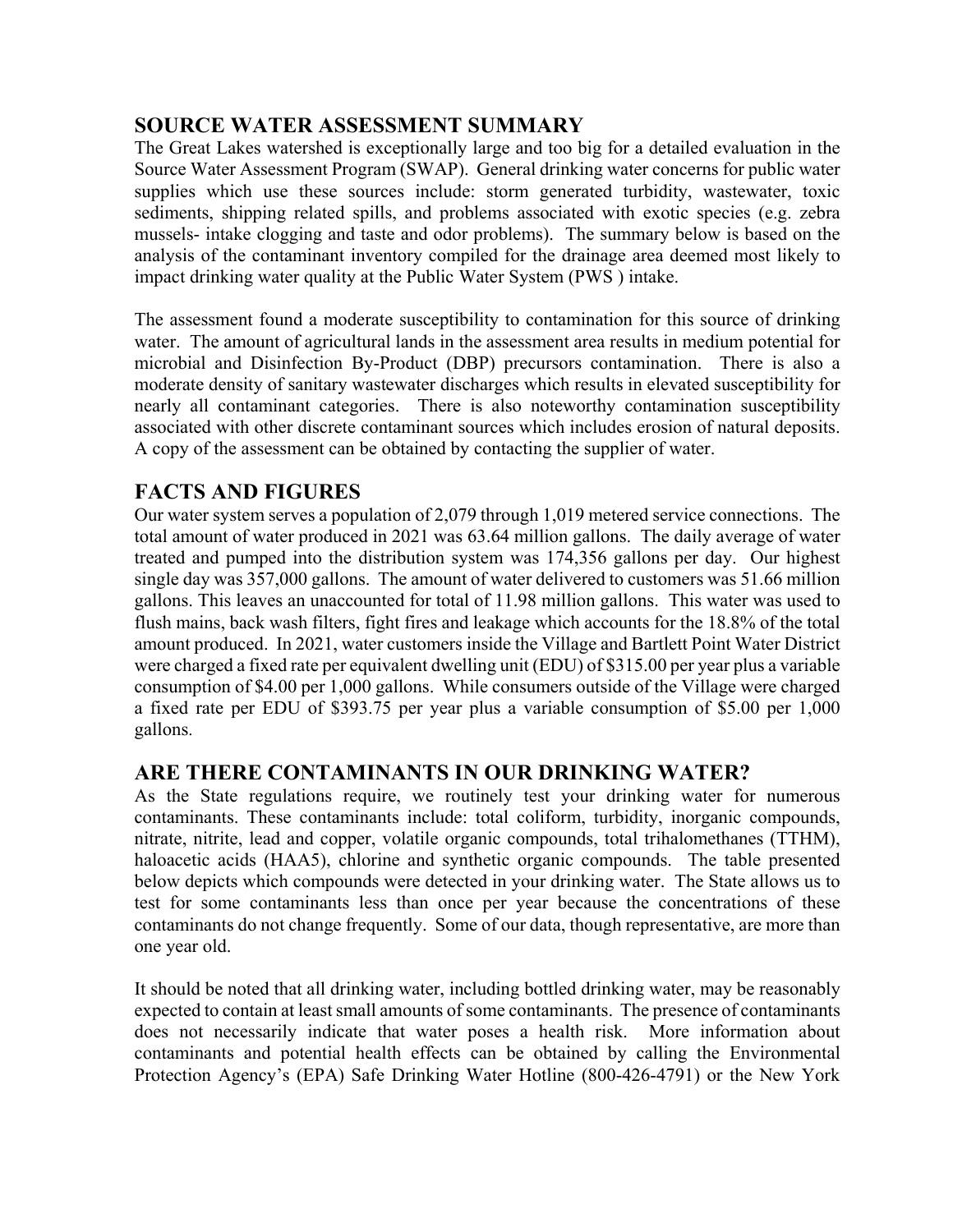| <b>Table of Detected Contaminants</b>           |                     |                                                   |                                               |                          |                  |                                     |                                                                                                                                                                         |
|-------------------------------------------------|---------------------|---------------------------------------------------|-----------------------------------------------|--------------------------|------------------|-------------------------------------|-------------------------------------------------------------------------------------------------------------------------------------------------------------------------|
| Contaminant                                     | Violation<br>Yes/No | Date of<br>Sample                                 | Level Detected<br>(Avg/Max)<br>(Range)        | Unit<br>Measure-<br>ment | <b>MCLG</b>      | Regulatory Limit<br>(MCL, TT or AL) | Likely Source of<br>Contamination                                                                                                                                       |
| Nitrate as N                                    | No                  | 7/15/2021                                         | 0.24                                          | mg/L                     | 10               | 10                                  | Runoff from fertilizer use:<br>Leaching from septic tanks,<br>sewage; Erosion of natural<br>deposits.                                                                   |
| Turbidity <sup>1</sup>                          | No                  | Daily<br>2021                                     | (0.19/0.70)<br>$(0.08 - 0.70)$                | <b>NTU</b>               | N/A              | $TT=1.0$                            | Soil Runoff.                                                                                                                                                            |
| Distribution Turbidity <sup>2</sup>             | No                  | <b>Week Days</b><br>2021                          | (0.16/0.40)<br>$(0.08 - 0.40)$                | <b>NTU</b>               | N/A              | $TT=1.0$                            | Soil Runoff.                                                                                                                                                            |
| Barium                                          | No                  | 11/2019                                           | 21.9                                          | $\frac{u}{2}$ /L         | 2000             | 2000                                | Erosion of Natural deposits.                                                                                                                                            |
| Copper                                          | No                  | 8/25/2020                                         | $0.612^{3}$                                   | mg/L                     | 1.3              | $AL=1.3$                            | Corrosion of household<br>plumbing systems; Erosion of<br>natural deposits; leaching<br>from wood preservatives.                                                        |
| Lead                                            | No                  | 8/11/2020                                         | 2.60 <sup>4</sup>                             | ug/L                     | $\boldsymbol{0}$ | $AL = 15$                           | Corrosion of household<br>plumbing systems; Erosion of<br>natural deposits                                                                                              |
| Sodium                                          | No                  | 9/2007                                            | 13                                            | mg/L                     | N/A              | (see health effects) <sup>5</sup>   | Naturally occurring; Road<br>salt; Water softeners; Animal<br>waste.                                                                                                    |
| Perfluorooctanoic Acid<br>(PFOA)                | No                  | 1/21/2021<br>4/22/2021<br>7/08/2021<br>11/18/2021 | 1.92<br>2.28<br>2.23<br>2.45                  | ng/L                     | N/A              | $MCL = 10$                          | Released into the environment<br>from widespread use in<br>commercial applications.                                                                                     |
| Perfluorooctanesulfonic<br>Acid (PFOS)          | No                  | 1/21/2021<br>4/22/2021<br>7/08/2021<br>11/18/2021 | 3.18<br>3.08<br>3.41<br>3.03                  | ng/L                     | N/A              | $MCL = 10$                          | Released into the environment<br>from widespread use in<br>commercial applications.                                                                                     |
| 1,4, Dioxane                                    | No                  | 1/21/2021<br>4/22/2021<br>7/8/2021<br>11/18/2021  | ${}_{0.04}$<br>${}< 0.04$<br>0.0572<br>< 0.04 | $\text{ug/L}$            | N/A              | $MCL = 1$                           | Released into the environment<br>from widespread use in<br>commercial applications.                                                                                     |
| <b>Disinfection By-Products</b>                 |                     |                                                   |                                               |                          |                  |                                     |                                                                                                                                                                         |
| <b>Total Trihalomethanes</b><br>(TTHM)          | No                  | Quarterly<br>(Avg.)<br>2021                       | 52.96                                         | $\mu$ g /L               | N/A              | 80                                  | By-product of drinking<br>water chlorination needed<br>to kill harmful organisms.<br>TTHMs are formed when<br>source water contains large<br>amounts of organic matter. |
| Haloacetic Acids<br>(HAA5)                      | No                  | Quarterly<br>(Avg.)<br>2021                       | 33.1 <sup>7</sup>                             | $\mu$ g /L               | N/A              | 60                                  | By-product of drinking<br>water chlorination needed<br>to kill harmful organisms.                                                                                       |
| Chlorine Residual                               | No                  | Daily<br>2021                                     | (2.0/2.9)<br>$(1.4-2.9)$                      | mg/L                     | N/A              | 4.0                                 | By-product of drinking<br>water chlorination needed<br>to kill harmful organisms.                                                                                       |
| <b>Additional Detected Analytes<sup>8</sup></b> |                     |                                                   |                                               |                          |                  |                                     |                                                                                                                                                                         |
| Perfluorohexanoic Acid<br>(PFHxA)               | No                  | 4/22/2021<br>7/8/2021<br>11/18/2021               | 1.85<br>ND<br>1.95                            | ng/L                     | N/A              | 50,000                              | Released into the<br>environment from<br>widespread use in<br>commercial applications.                                                                                  |

State Department of Health (NYSDOH) Watertown-District Health Department at (315)785- 2277.

<sup>1</sup> Turbidity is a measure of the cloudiness of the water. We test it because it is a good indicator of the effectiveness of our filtration system. Our highest single turbidity measurements for the year occurred on 8/12/2021 (0.70 NTU). State regulation requires that turbidity must always be below 5 NTU. The regulations require that 95% of the turbidity samples collected have measurements below 0.5 NTU.

<sup>2</sup>Turbidity is a measure of the cloudiness of the water. Our highest single turbidity measurements for the year occurred on 1/26/2021 and 2/25/2021 (0.40 NTU).

<sup>3</sup>The level presented represents the  $90<sup>th</sup>$  percentile of the 10 sites tested. A percentile is a value on a scale of 100 that indicates the percent of a distribution that is equal to or below it. The 90<sup>th</sup> percentile is equal to or greater than 90%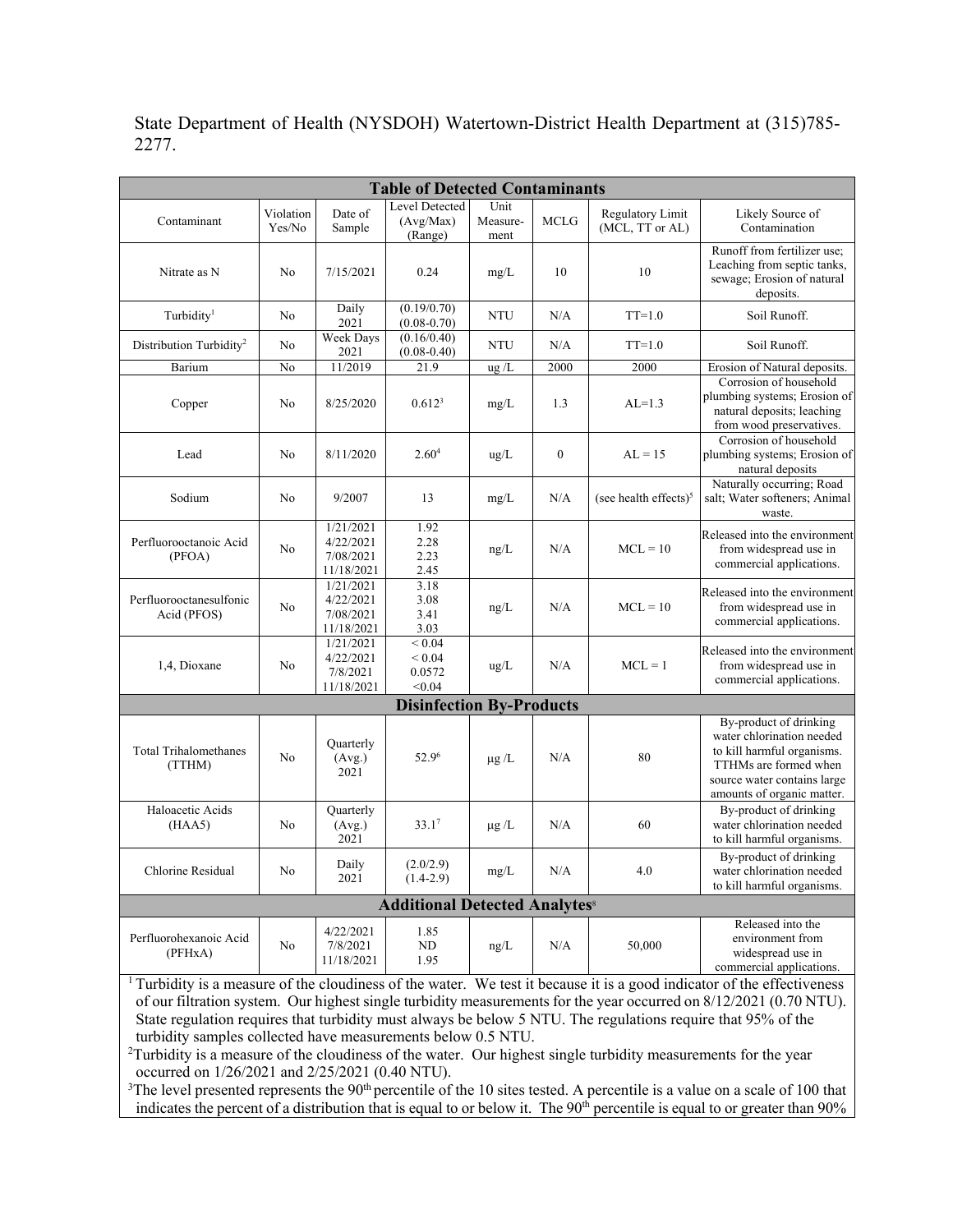of the copper values detected at your water system. In this case, 10 samples were collected within your water system and the 90<sup>th</sup> percentile value of the samples was  $0.612 \text{ mg/L}$ . The action level for copper was not exceeded in the 10 sites sampled.

<sup>4</sup>The level presented represents the 90<sup>th</sup> percentile of the 10 samples collected within your water system and the 90<sup>th</sup> percentile value of the samples was  $2.60 \mu g / L$ . The action level for lead was not exceeded in the 10 sites sampled.

Water containing more than 20 mg/L of sodium should not be used for drinking by people on severely restricted sodium diets. Water containing more than 270 mg/L of sodium should not be used for drinking by people on moderately restricted sodium diets.

6 This level represents the annual quarterly average calculated from data collected each quarter of the 2021 calendar year.

7 This level represents the annual quarterly average calculated from data collected each quarter of the 2021 calendar year.

<sup>8</sup> Due to the Emerging Contaminant regulation, sampling of PFOA and PFOS is required. Due to a detection of (PFOA or PFOS), additional sampling required all analytics within the method be reported, in accordance with footnote 3 of Table 9C, Subpart 5-1. This expanded analysis detected the following analytes within this table.

#### **Definitions:**

*Maximum Contaminant Level (MCL)*: The highest level of a contaminant that is allowed in drinking water. MCLs are set as close to the MCLGs as feasible.

*Maximum Contaminant Level Goal (MCLG)*: The level of a contaminant in drinking water below which there is no known or expected risk to health. MCLGs allow for a margin of safety.

*Maximum Residual Disinfectant Level (MRDL)*: The highest level of a disinfectant allowed in drinking water. There is convincing evidence that addition of a disinfectant is necessary for control of microbial contaminants.

*Maximum Residual Disinfectant Level Goal (MRDLG)*: The level of a drinking water disinfectant below which there is no known or expected risk to health. MRDLGs do not reflect the benefits of the use of disinfectants to control microbial contamination.

*Action Level (AL)*: The concentration of a contaminant which, if exceeded, triggers treatment or other requirements which a water system must follow.

*Treatment Technique (TT)*: A required process intended to reduce the level of a contaminant in drinking water.

**Level 1 Assessment:** A Level 1 assessment is an evaluation of the water system to identify potential problems and determine, if possible, why total coliform bacteria have been found in our water system.

*Level 2 Assessment:* A Level 2 assessment is an evaluation of the water system to identify potential problems and determine, if possible, why an *E. coli* MCL violation has occurred and/or why total coliform bacteria have been found in our water system on multiple occasions.

*Non-Detects (ND)*: Laboratory analysis indicates that the constituent is not present.

*Nephelometric Turbidity Unit (NTU)*: A measure of the clarity of water. Turbidity in excess of 5 NTU is just noticeable to the average person.

*Milligrams per liter (mg/l)*: Corresponds to one part of liquid in one million parts of liquid (parts per million - ppm).

*Micrograms per liter (ug/l)*: Corresponds to one part of liquid in one billion parts of liquid (parts per billion - ppb).

*Nanograms per liter (ng/l)*: Corresponds to one part of liquid to one trillion parts of liquid (parts per trillion - ppt).

*Picograms per liter (pg/l)*: Corresponds to one part per of liquid to one quadrillion parts of liquid (parts per quadrillion – ppq).

*Picocuries per liter (pCi/L)*: A measure of the radioactivity in water.

*Millirems per year (mrem/yr)*: A measure of radiation absorbed by the body.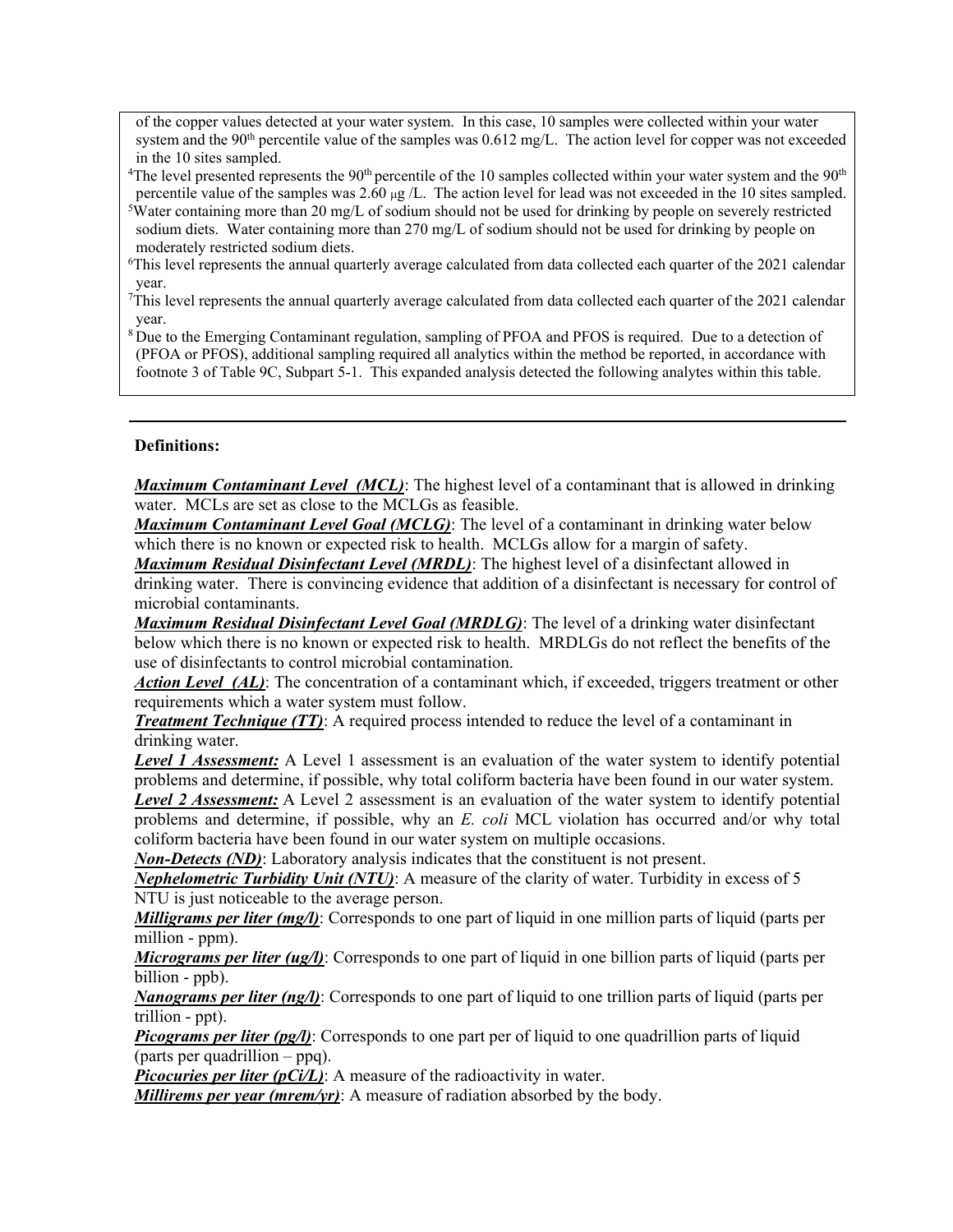*Million Fibers per Liter (MFL)*: A measure of the presence of asbestos fibers that are longer than 10 micrometers.

## **WHAT DOES THIS INFORMATION MEAN?**

As you can see by the table, our system had no violations. We have learned through our testing that some contaminants have been detected; however, these contaminants were detected below the level allowed by the State. We are required to present the following information on lead in drinking water:

If present, elevated levels of lead can cause serious health problems, especially for pregnant women, infants, and young children. It is possible that lead levels at your home may be higher than at other homes in the community as a result of materials used in your home's plumbing. The Village of Clayton is responsible for providing high quality drinking water, but cannot control the variety of materials used in plumbing components. When your water has been sitting for several hours, you can minimize the potential for lead exposure by flushing your tap for 30 seconds to 2 minutes before using water for drinking or cooking. If you are concerned about lead in your water, you may have your water tested. Information on lead in drinking water, testing methods, and steps you can take to minimize exposure is available from the Safe Drinking Water Hotline (1-800-426-4791) or at http://www.epa.gov/safewater/lead.

# **IS OUR WATER SYSTEM MEETING OTHER RULES THAT GOVERN OPERATIONS?**

During 2021, our system was in compliance with applicable State drinking water operating, monitoring and reporting requirements.

## **DO I NEED TO TAKE SPECIAL PRECAUTIONS?**

Although our drinking water met or exceeded state and federal regulations, some people may be more vulnerable to disease causing microorganisms or pathogens in drinking water than the general population. Immuno-compromised persons such as persons with cancer undergoing chemotherapy, persons who have undergone organ transplants, people with HIV/AIDS or other immune system disorders, some elderly, and infants can be particularly at risk from infections. These people should seek advice from their health care provider about their drinking water. EPA/CDC guidelines on appropriate means to lessen the risk of infection by Cryptosporidium, Giardia and other microbial pathogens are available from the Safe Drinking Water Hotline (800-426-4791).

## **WHY SAVE WATER AND HOW TO AVOID WASTING IT?**

Although our system has an adequate amount of water to meet present and future demands, there are a number of reasons why it is important to conserve water:

 Saving water saves energy and some of the costs associated with both of these necessities of life;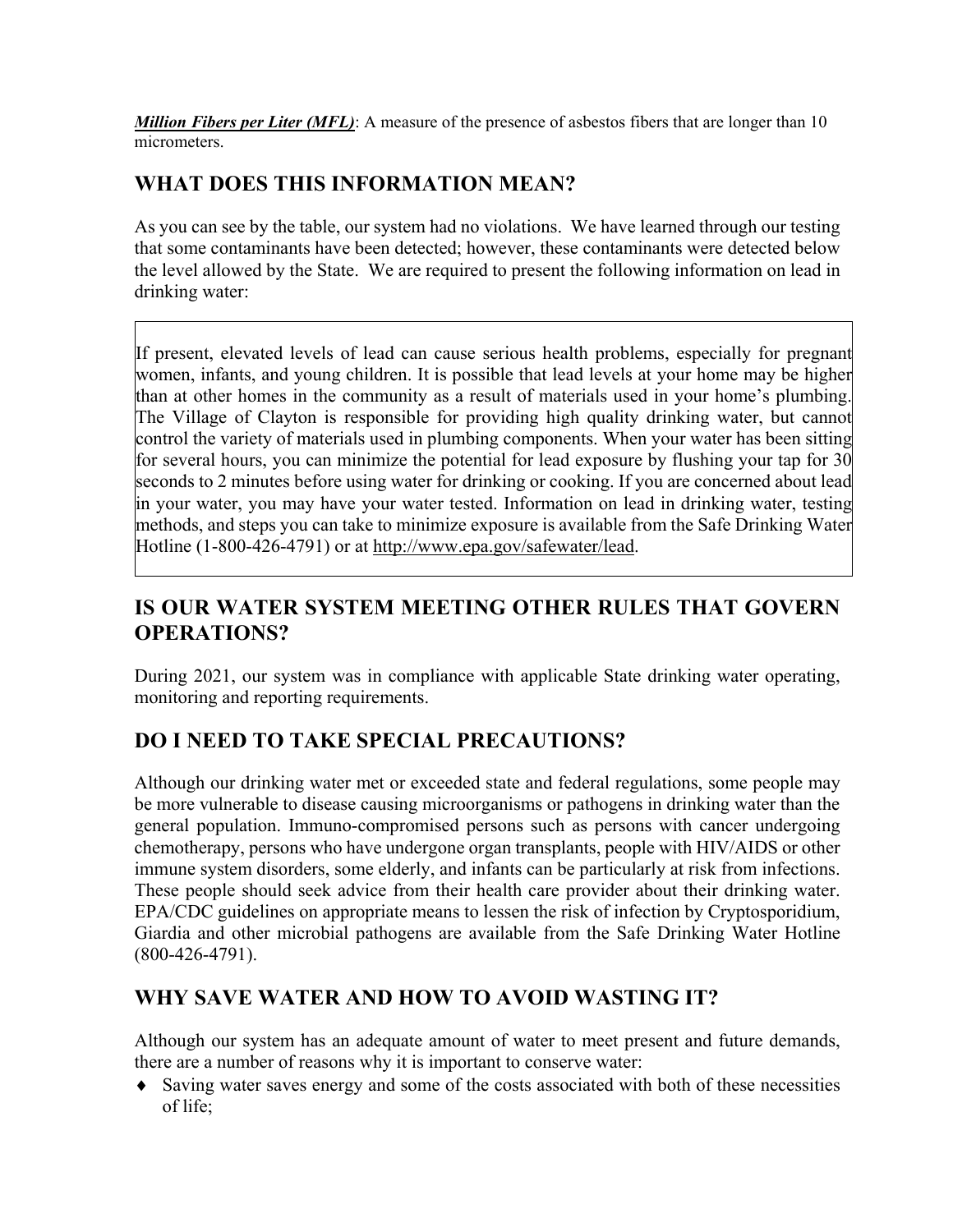- Saving water reduces the cost of energy required to pump water and the need to construct costly new wells, pumping systems and water towers; and
- Saving water lessens the strain on the water system during a dry spell or drought, helping to avoid severe water use restrictions so that essential firefighting needs are met.

You can play a role in conserving water by becoming conscious of the amount of water your household is using, and by looking for ways to use less whenever you can. It is not hard to conserve water. Conservation tips include:

- Automatic dishwashers use 15 gallons for every cycle, regardless of how many dishes are loaded. So get a run for your money and load it to capacity.
- Turn off the tap when brushing your teeth.
- Check every faucet in your home for leaks. Just a slow drip can waste 15 to 20 gallons a day. Fix it and you can save almost 6,000 gallons per year.
- Check your toilets for leaks by putting a few drops of food coloring in the tank, watch for a few minutes to see if the color shows up in the bowl. It is not uncommon to lose up to 100 gallons a day from one of these otherwise invisible toilet leaks. Fix it and you save more than 30,000 gallons a year.
- Use your water meter to detect hidden leaks. Simply turn off all taps and water using appliances, then check the meter after 15 minutes. If it moved, you have a leak.

## **SYSTEM IMPROVEMENTS**

In 2021, the Village purchased cellular read technology that will be installed on all water meters within the system to help customers detect leaks within their own property and provide them information on their consumption. Installation of this technology has begun and will be fully operation by the middle of 2022.

In 2022, the Village intends to identify and replace problem mainline water valves within the distribution system that no longer function. In addition, the 2022 budget includes funding to complete an engineering study of the Village's water intake and distribution mains to provide recommendations for future repairs.

## **CLOSING**

Thank you for allowing us to continue to provide your family with quality drinking water this year. We ask that all our customers help us protect our water sources, which are the heart of our community. Please call our office if you have questions at (315) 686-5552.